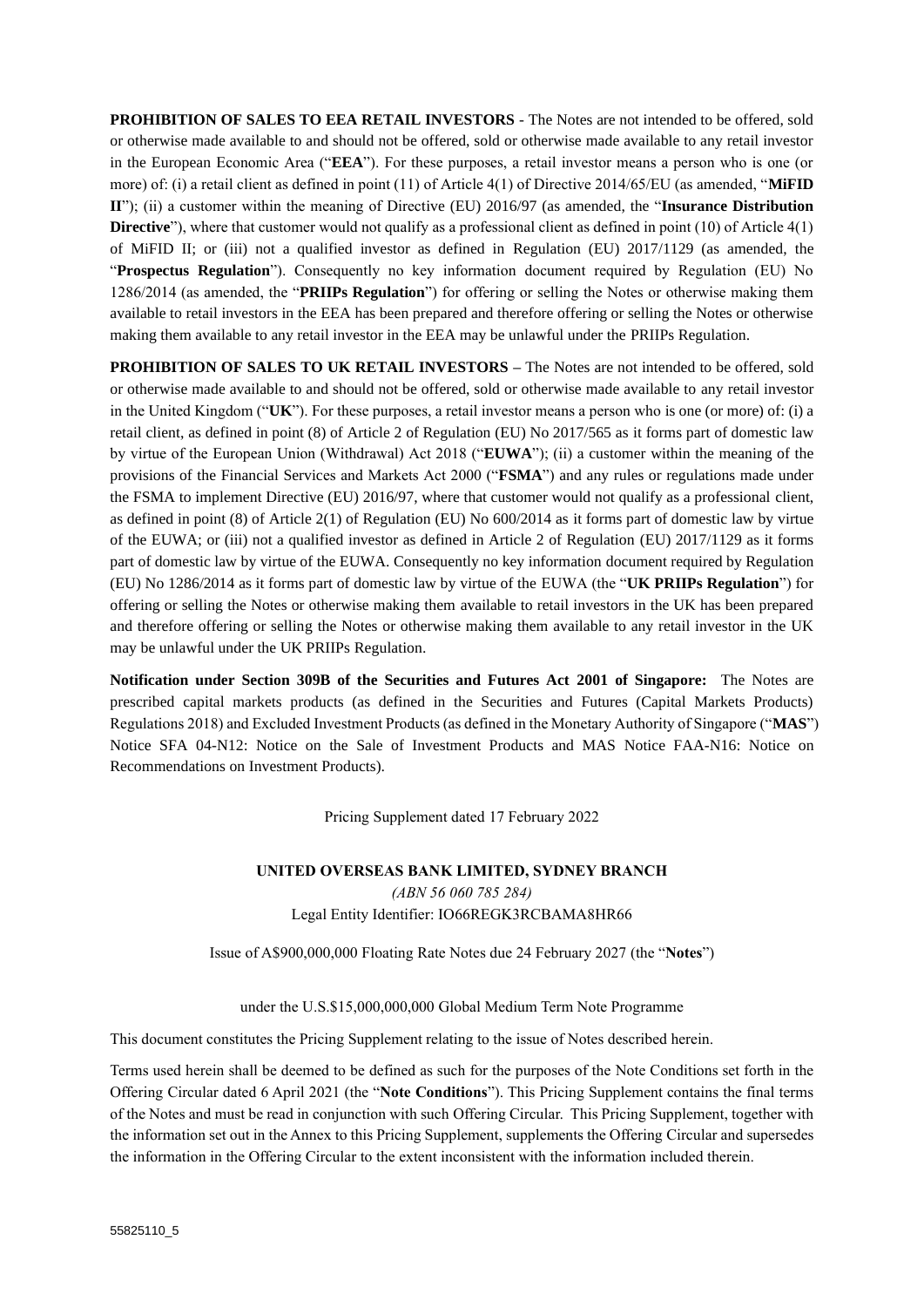The following language applies if any tranche of the Notes is intended to be "qualifying debt securities" (as defined in the Income Tax Act 1947 of Singapore):

Where interest, discount income (not including discount income arising from secondary trading), prepayment fee, redemption premium or break cost is derived from any Notes by any person who is not resident in Singapore and who carries on any operations in Singapore through a permanent establishment in Singapore, the tax exemption available (subject to certain conditions) under the Income Tax Act 1947 of Singapore (the "**ITA**"), shall not apply if such person acquires such Notes using the funds and profits of such person's operations through a permanent establishment in Singapore. Any person whose interest, discount income (not including discount income arising from secondary trading), prepayment fees, redemption premium or break cost derived from the Notes is not exempt from tax (including for the reasons described above) shall include such income in a return of income made under the ITA*.*

The Notes will be constituted by a deed poll ("**Note (AMTN) Deed Poll**") dated 8 June 2010 executed by the Issuer and will be issued in certificated registered form by inscription on a register. The Notes are AMTNs for the purposes of the Offering Circular dated 6 April 2021 and the relevant Note Conditions.

Notes will be offered in Australia only in the wholesale capital markets and on the basis that no disclosure to investors is required under Part 6D.2 or Chapter 7 of the Corporations Act 2001 of Australia.

| 1              | Issuer:                |                                   | 060 785 284)      | United Overseas Bank Limited, Sydney Branch (ABN 56                                                                                                                                         |
|----------------|------------------------|-----------------------------------|-------------------|---------------------------------------------------------------------------------------------------------------------------------------------------------------------------------------------|
| 2              | (i)                    | Series Number:                    | 55                |                                                                                                                                                                                             |
|                | (ii)                   | Tranche Number:                   | 1                 |                                                                                                                                                                                             |
| 3              |                        | Specified Currency or Currencies: |                   | Australian Dollars ("A\$")                                                                                                                                                                  |
| $\overline{4}$ |                        | <b>Aggregate Nominal Amount:</b>  |                   |                                                                                                                                                                                             |
|                | (i)                    | Series:                           | A\$900,000,000    |                                                                                                                                                                                             |
|                | (ii)                   | Tranche:                          | A\$900,000,000    |                                                                                                                                                                                             |
| 5              | (i)                    | <b>Issue Price:</b>               |                   | 100.000 per cent. of the Aggregate Nominal Amount                                                                                                                                           |
|                | (ii)                   | Net Proceeds:                     | A\$900,000,000    |                                                                                                                                                                                             |
| 6              | (i)                    | Specified Denominations:          |                   | A\$50,000; provided that the minimum aggregate<br>consideration payable (disregarding moneys lent by the<br>Issuer or its associates) will be:                                              |
|                |                        |                                   | (i)               | A\$500,000 inside Australia, or the Notes are<br>otherwise issued in a manner that does not require<br>disclosure to investors in accordance with Part<br>6D.2 of the Corporations Act; and |
|                |                        |                                   | (ii)              | A\$200,000 outside of Australia or its equivalent<br>in other specified currencies.                                                                                                         |
|                | (ii)                   | <b>Calculation Amount:</b>        | A\$50,000         |                                                                                                                                                                                             |
| 7              | (i)                    | Issue Date:                       |                   | 24 February 2022                                                                                                                                                                            |
|                | (ii)                   | Interest Commencement Date:       | <b>Issue Date</b> |                                                                                                                                                                                             |
|                |                        | (iii) First Call Date:            | Not Applicable    |                                                                                                                                                                                             |
| 8              | Maturity Date:         |                                   |                   | 24 February 2027                                                                                                                                                                            |
| 9              | <b>Interest Basis:</b> |                                   | Margin            | 3 month Bank Bill Swap reference rate (" $BBSW$ ") + the                                                                                                                                    |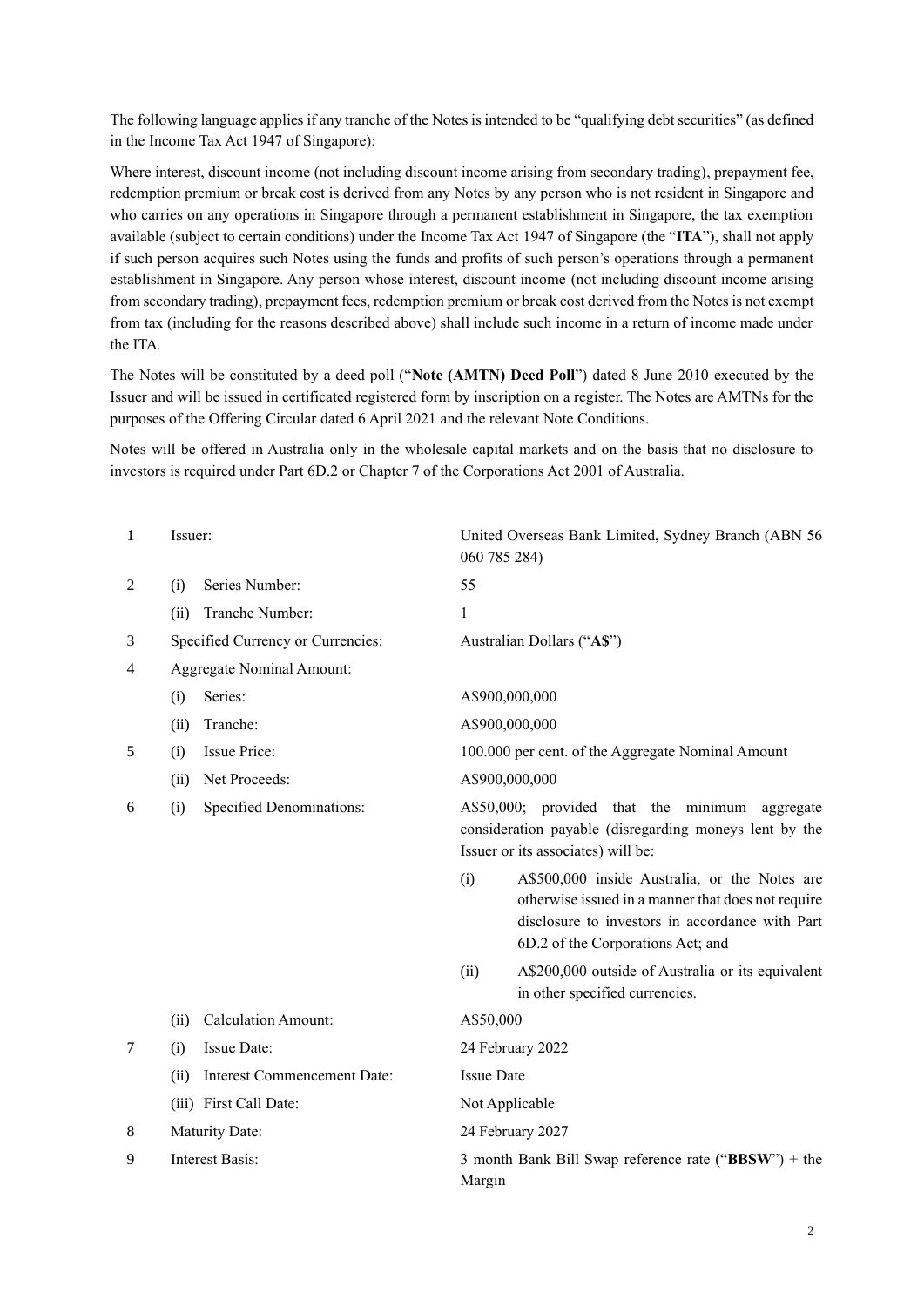| 10  | Redemption/Payment Basis:                          | Redemption at par |
|-----|----------------------------------------------------|-------------------|
| -11 | Change of Interest or Redemption/Payment<br>Basis: | Not Applicable    |
| 12  | Put/Call Options:                                  | Not Applicable    |
| 13  | Status of the Notes:                               | Senior            |
| 14  | Listing:                                           | SGX-ST            |
| 15  | Method of distribution:                            | Syndicated        |
|     |                                                    |                   |

# **PROVISIONS RELATING TO INTEREST (IF ANY) PAYABLE**

Notes, if different from those set out

in the Note Conditions:

| 16 |      | Fixed Rate Note Provisions:                                                                                       | Not Applicable                                                                                                                                                                                              |
|----|------|-------------------------------------------------------------------------------------------------------------------|-------------------------------------------------------------------------------------------------------------------------------------------------------------------------------------------------------------|
| 17 | (i)  | Floating Rate Note Provisions:                                                                                    | Applicable                                                                                                                                                                                                  |
|    | (ii) | Interest Period:                                                                                                  | Quarterly in arrear                                                                                                                                                                                         |
|    |      | (iii) Specified Interest Payment Dates:                                                                           | 24 February, 24 May, 24 August and 24 November in each<br>year, commencing on 24 May 2022 and ending on the<br>Maturity Date, adjusted in accordance with the Modified<br>Following Business Day Convention |
|    |      | (iv) Interest Period Date:                                                                                        | Not Applicable                                                                                                                                                                                              |
|    |      | (v) Business Day Convention:                                                                                      | Modified Following Business Day Convention                                                                                                                                                                  |
|    |      | (vi) Business Centre:                                                                                             | Sydney                                                                                                                                                                                                      |
|    |      | (vii) Manner in which the Rate of Interest<br>is to be determined:                                                | Screen Rate Determination. See Item $17(xv)$ for further<br>details.                                                                                                                                        |
|    |      | (viii) Party responsible for calculating the<br>Rate of Interest and Interest Amount:                             | <b>Calculation Agent</b>                                                                                                                                                                                    |
|    |      | (ix) Screen Rate Determination:                                                                                   |                                                                                                                                                                                                             |
|    |      | - Reference Rate:                                                                                                 | 3 month BBSW                                                                                                                                                                                                |
|    |      | - Index Determination:                                                                                            | Not Applicable                                                                                                                                                                                              |
|    |      | $-$ Interest Determination Date(s):                                                                               | The first day of the relevant Interest Period                                                                                                                                                               |
|    |      | - Relevant Screen Page:                                                                                           | Refinitiv Screen BBSW Page                                                                                                                                                                                  |
|    |      | - Observation Method:                                                                                             | Not Applicable                                                                                                                                                                                              |
|    |      | $-$ " $p$ ":                                                                                                      | Not Applicable                                                                                                                                                                                              |
|    | (x)  | ISDA Determination:                                                                                               | Not Applicable                                                                                                                                                                                              |
|    |      | (xi) Margin:                                                                                                      | $+0.72$ per cent. per annum                                                                                                                                                                                 |
|    |      | (xii) Minimum Rate of Interest:                                                                                   | The Minimum Rate of Interest shall be zero                                                                                                                                                                  |
|    |      | (xiii) Maximum Rate of Interest:                                                                                  | Not Applicable                                                                                                                                                                                              |
|    |      | (xiv) Day Count Fraction                                                                                          | Actual/365 (Fixed)                                                                                                                                                                                          |
|    |      | (xv) Fall back provisions, rounding                                                                               | Screen Rate Determination as follows:                                                                                                                                                                       |
|    |      | provisions, denominator and any other<br>terms relating to the method of<br>calculating interest on Floating Rate | The Rate of Interest applicable to the Notes for each<br>Interest Period shall be the sum of the 3 month BBSW and                                                                                           |

the Margin.

3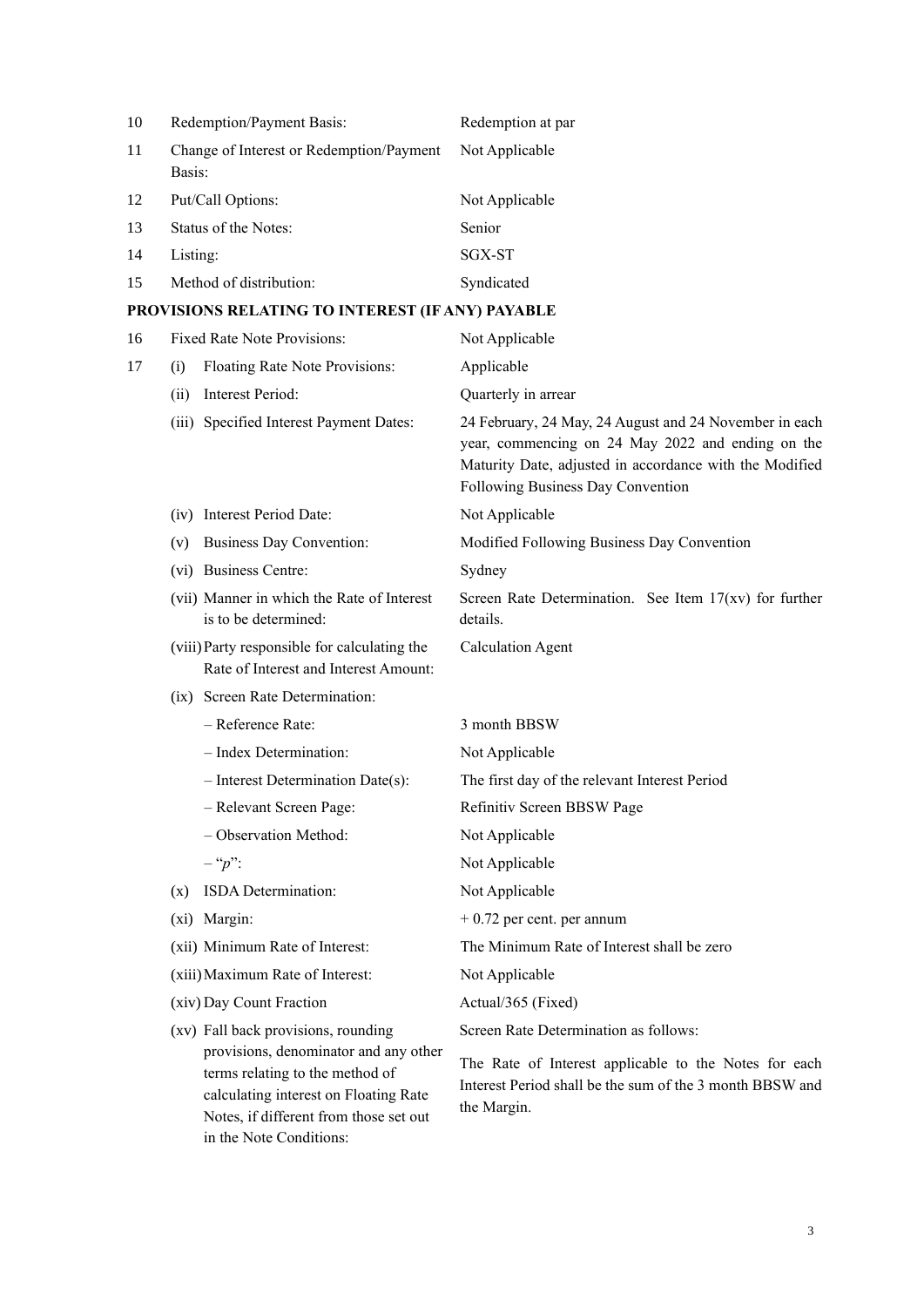"**BBSW**" shall be the rate displayed on the Refinitiv Screen BBSW Page (or any page which replaces that page) on the Interest Determination Date and means:

- (i) the rate for prime bank eligible securities having a tenor closest to the term of that Interest Period, which is designated as the "AVG MID" on the Refinitiv Screen BBSW Page (or any designation which replaces that designation on that page, or any page which replaces that page) at approximately 10.30 a.m. (Sydney time) (or such other time at which such rate customarily appears on that page, including, if corrected, as recalculated and republished by the relevant administrator) on the relevant Interest Determination Date; and
- (ii) if such rate does not appear on the Refinitiv Screen BBSW Page (or any page which replaces that page) by 10.45 a.m. (Sydney time) on the relevant Interest Determination Date (or such other time that is 15 minutes after the then prevailing time), or, if it does appear but there is an obvious error on that date or the rate is permanently or indefinitely discontinued, the Rate of Interest for such Interest Accrual Period shall be such other successor rate or alternative rate for BBSW-linked floating rate notes at such time determined by the Issuer (acting in good faith and in a commercially reasonable manner) or an Independent Adviser (in each case, a "**Determining Party**"), which rate is notified in writing to the Calculation Agent (with a copy to the Issuer) if determined by such Determining Party, together with such adjustment spread (which may be a positive or negative value or zero) that is customarily applied to the relevant successor rate or alternative rate (as the case may be) in international debt capital markets transactions to produce an industry-accepted replacement rate for BBSW-linked floating rate notes at such time (together with such other adjustments to the Business Day Convention, Interest Determination Dates and related provisions and definitions, in each case that are consistent with accepted market practice for the use of such successor rate or alternative rate for BBSW-linked floating rate notes at such time), or, if no such industry standard is recognised or acknowledged, the method for calculating or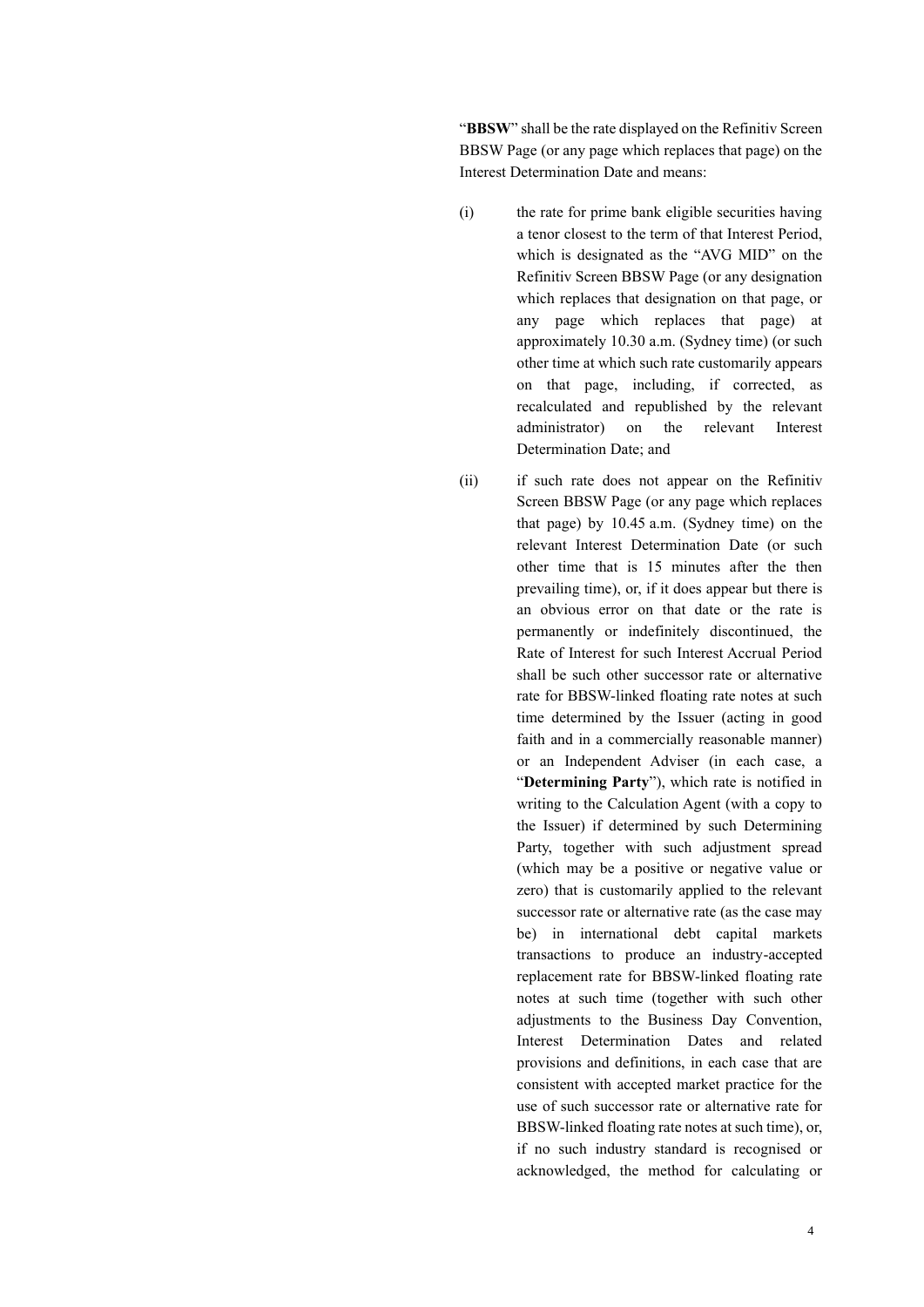determining such adjustment spread determined by such Determining Party (in consultation with the Issuer) to be appropriate. The rate determined by such Determining Party will be expressed as a percentage rate per annum and will be rounded up, if necessary, to the next higher one tenthousandth of a percentage point (0.0001 per cent.).

| 18 | Zero Coupon Note Provisions:                                                                                                                                                                                                                                                                                        |                                                                                                                                                                                                                                                                                                                                                                                                                      |
|----|---------------------------------------------------------------------------------------------------------------------------------------------------------------------------------------------------------------------------------------------------------------------------------------------------------------------|----------------------------------------------------------------------------------------------------------------------------------------------------------------------------------------------------------------------------------------------------------------------------------------------------------------------------------------------------------------------------------------------------------------------|
|    |                                                                                                                                                                                                                                                                                                                     | Not Applicable                                                                                                                                                                                                                                                                                                                                                                                                       |
|    | PROVISIONS RELATING TO REDEMPTION                                                                                                                                                                                                                                                                                   |                                                                                                                                                                                                                                                                                                                                                                                                                      |
| 19 | Call Option:                                                                                                                                                                                                                                                                                                        | Not Applicable                                                                                                                                                                                                                                                                                                                                                                                                       |
| 20 | Put Option:                                                                                                                                                                                                                                                                                                         | Not Applicable                                                                                                                                                                                                                                                                                                                                                                                                       |
| 21 | Variation instead of Redemption (Note<br>Condition $5(g)$ :                                                                                                                                                                                                                                                         | Not Applicable                                                                                                                                                                                                                                                                                                                                                                                                       |
| 22 | Final Redemption Amount of each Note:                                                                                                                                                                                                                                                                               | A\$50,000 per Calculation Amount                                                                                                                                                                                                                                                                                                                                                                                     |
| 23 | Early Redemption Amount:                                                                                                                                                                                                                                                                                            |                                                                                                                                                                                                                                                                                                                                                                                                                      |
|    | Early Redemption Amount(s) per<br>Calculation Amount payable on redemption<br>for taxation reasons or on event of<br>default/due to a Tax Law change / Change<br>of Qualification Event and/ or the method<br>of calculating the same (if required or if<br>different from that set out in the Note<br>Conditions): | A\$50,000 per Calculation Amount                                                                                                                                                                                                                                                                                                                                                                                     |
|    | <b>LOSS PROVISIONS RELATING TO LOSS ABSORPTION</b>                                                                                                                                                                                                                                                                  |                                                                                                                                                                                                                                                                                                                                                                                                                      |
| 24 | Loss Absorption Measure: Write Down on<br>a Loss Absorption Event (Note Condition<br>$6(a)$ :                                                                                                                                                                                                                       | Not Applicable                                                                                                                                                                                                                                                                                                                                                                                                       |
|    | <b>GENERAL PROVISIONS APPLICABLE TO THE NOTES</b>                                                                                                                                                                                                                                                                   |                                                                                                                                                                                                                                                                                                                                                                                                                      |
| 25 | Form of Notes:                                                                                                                                                                                                                                                                                                      | The Notes are AMTNs as referred to in the Offering<br>Circular dated 6 April 2021 and will be issued in registered<br>certificated form, constituted by the Note (AMTN) Deed<br>Poll and take the form of entries on a register to be<br>maintained by the Australian Agent (as defined below).<br>Copies of the Note (AMTN) Deed Poll are available from<br>the Australian Agent at its principal office in Sydney. |
| 26 | Financial Centre(s) or other special<br>provisions relating to Payment Dates:                                                                                                                                                                                                                                       | Sydney                                                                                                                                                                                                                                                                                                                                                                                                               |
| 27 | Talons for future Coupons or Receipts to be<br>attached to Definitive Notes (and dates on<br>which such Talons mature):                                                                                                                                                                                             | No                                                                                                                                                                                                                                                                                                                                                                                                                   |
| 28 | Details relating to Partly-Paid Notes:<br>amount of each payment comprising the<br>Issue Price and date on which each<br>payment is to be made and consequences                                                                                                                                                     | Not Applicable                                                                                                                                                                                                                                                                                                                                                                                                       |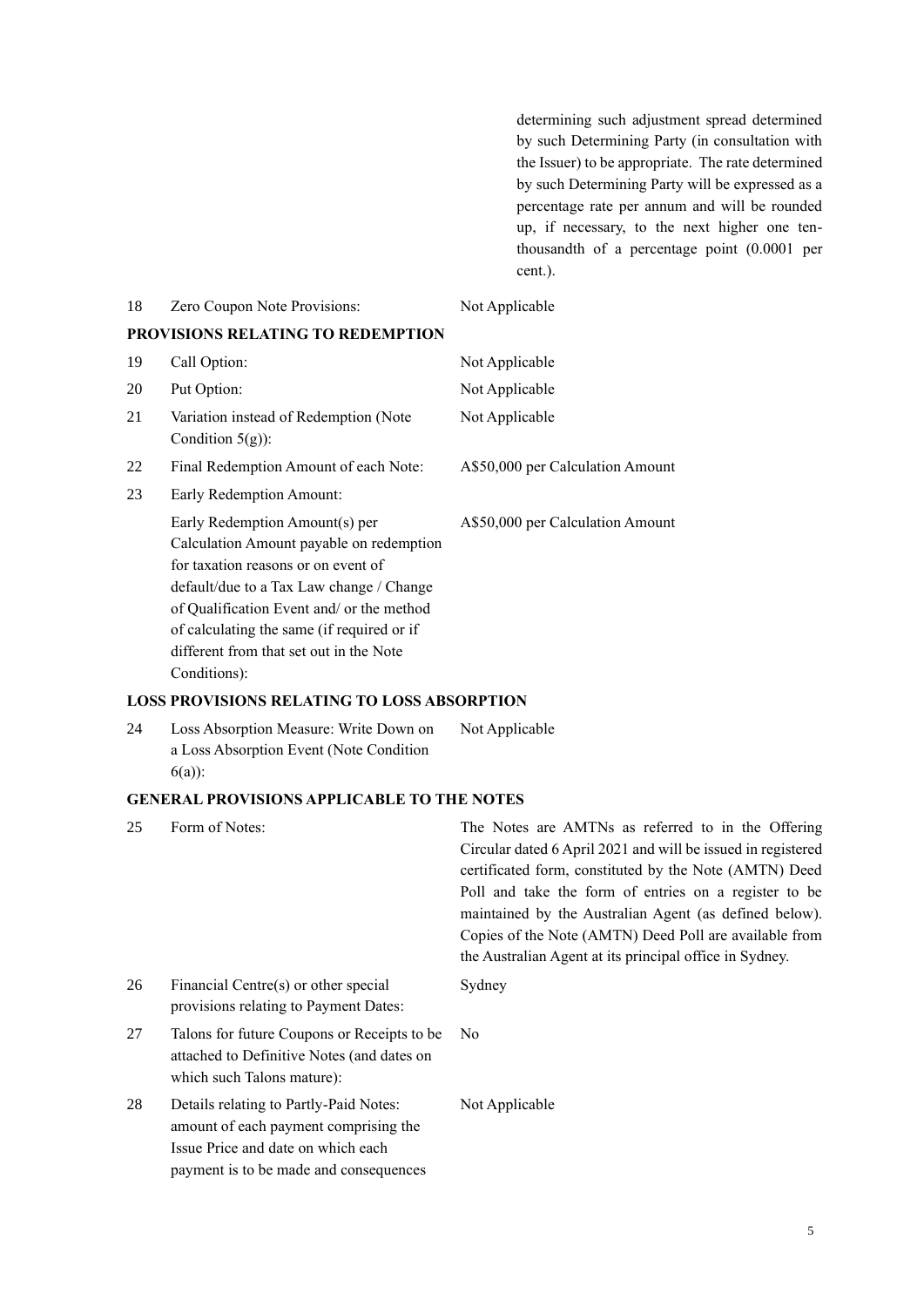|    | (if any) of failure to pay, including any<br>right of the Issuer to forfeit the Notes and<br>interest due on late payment:                                                                                                                                    |                                                                                                                                                                                                                                                                                                                                                                                                      |
|----|---------------------------------------------------------------------------------------------------------------------------------------------------------------------------------------------------------------------------------------------------------------|------------------------------------------------------------------------------------------------------------------------------------------------------------------------------------------------------------------------------------------------------------------------------------------------------------------------------------------------------------------------------------------------------|
| 29 | Details relating to Instalment Notes:<br>amount of each instalment ("Instalment<br>Amount"), date on which each payment is<br>to be made ("Instalment Date"):                                                                                                 | Not Applicable                                                                                                                                                                                                                                                                                                                                                                                       |
| 30 | Other terms or special conditions:                                                                                                                                                                                                                            | Not Applicable                                                                                                                                                                                                                                                                                                                                                                                       |
|    | <b>DISTRIBUTION</b>                                                                                                                                                                                                                                           |                                                                                                                                                                                                                                                                                                                                                                                                      |
| 31 | If syndicated, names of Managers:<br>(i)                                                                                                                                                                                                                      | Australia and New Zealand Banking Group Limited (ABN<br>11 005 357 522)                                                                                                                                                                                                                                                                                                                              |
|    |                                                                                                                                                                                                                                                               | Commonwealth Bank of Australia (ABN 48 123 123 124)                                                                                                                                                                                                                                                                                                                                                  |
|    |                                                                                                                                                                                                                                                               | United Overseas Bank Limited                                                                                                                                                                                                                                                                                                                                                                         |
|    | Stabilising Manager (if any):<br>(ii)                                                                                                                                                                                                                         | Not Applicable                                                                                                                                                                                                                                                                                                                                                                                       |
| 32 | If non-syndicated, name of Dealer:                                                                                                                                                                                                                            | Not Applicable                                                                                                                                                                                                                                                                                                                                                                                       |
| 33 | U.S. Selling Restrictions:                                                                                                                                                                                                                                    | Reg. S Compliance Category 2; TEFRA not applicable                                                                                                                                                                                                                                                                                                                                                   |
| 34 | Additional selling restrictions:                                                                                                                                                                                                                              | Please refer to the Annex to this Pricing Supplement                                                                                                                                                                                                                                                                                                                                                 |
|    | <b>OPERATIONAL INFORMATION</b>                                                                                                                                                                                                                                |                                                                                                                                                                                                                                                                                                                                                                                                      |
| 35 | ISIN Code:                                                                                                                                                                                                                                                    | AU3FN0066544                                                                                                                                                                                                                                                                                                                                                                                         |
| 36 | Common Code:                                                                                                                                                                                                                                                  | 244823947                                                                                                                                                                                                                                                                                                                                                                                            |
| 37 | <b>CUSIP:</b>                                                                                                                                                                                                                                                 | Not Applicable                                                                                                                                                                                                                                                                                                                                                                                       |
| 38 | CINS:                                                                                                                                                                                                                                                         | Not Applicable                                                                                                                                                                                                                                                                                                                                                                                       |
| 39 | CMU Instrument Number:                                                                                                                                                                                                                                        | Not Applicable                                                                                                                                                                                                                                                                                                                                                                                       |
| 40 | Any clearing system(s) other than The<br>Central Depository (Pte) Limited, The<br>Central Moneymarkets Unit Service,<br>Euroclear Bank SA/NV, Clearstream<br>Banking S.A., DTC and the Austraclear<br>System and the relevant identification<br>$number(s)$ : | Not Applicable                                                                                                                                                                                                                                                                                                                                                                                       |
| 41 | Delivery:                                                                                                                                                                                                                                                     | Delivery against payment                                                                                                                                                                                                                                                                                                                                                                             |
| 42 | Additional Paying Agent (if any):                                                                                                                                                                                                                             | BTA Institutional Services Australia Limited (ABN 48 002<br>916 396) has been appointed under the Agency and<br>Registry Services Agreement dated 8 June 2010 as issuing<br>and paying agent and registrar ("Australian Agent") and<br>calculation agent ("Calculation Agent") in respect of the<br>Notes. The Australian Agent's address is Level 2, 1 Bligh<br>Street, Sydney NSW 2000, Australia. |

# **PROVISIONS RELATING TO UOB SUSTAINABLE NOTES**

43 UOB Sustainable Notes: Not Applicable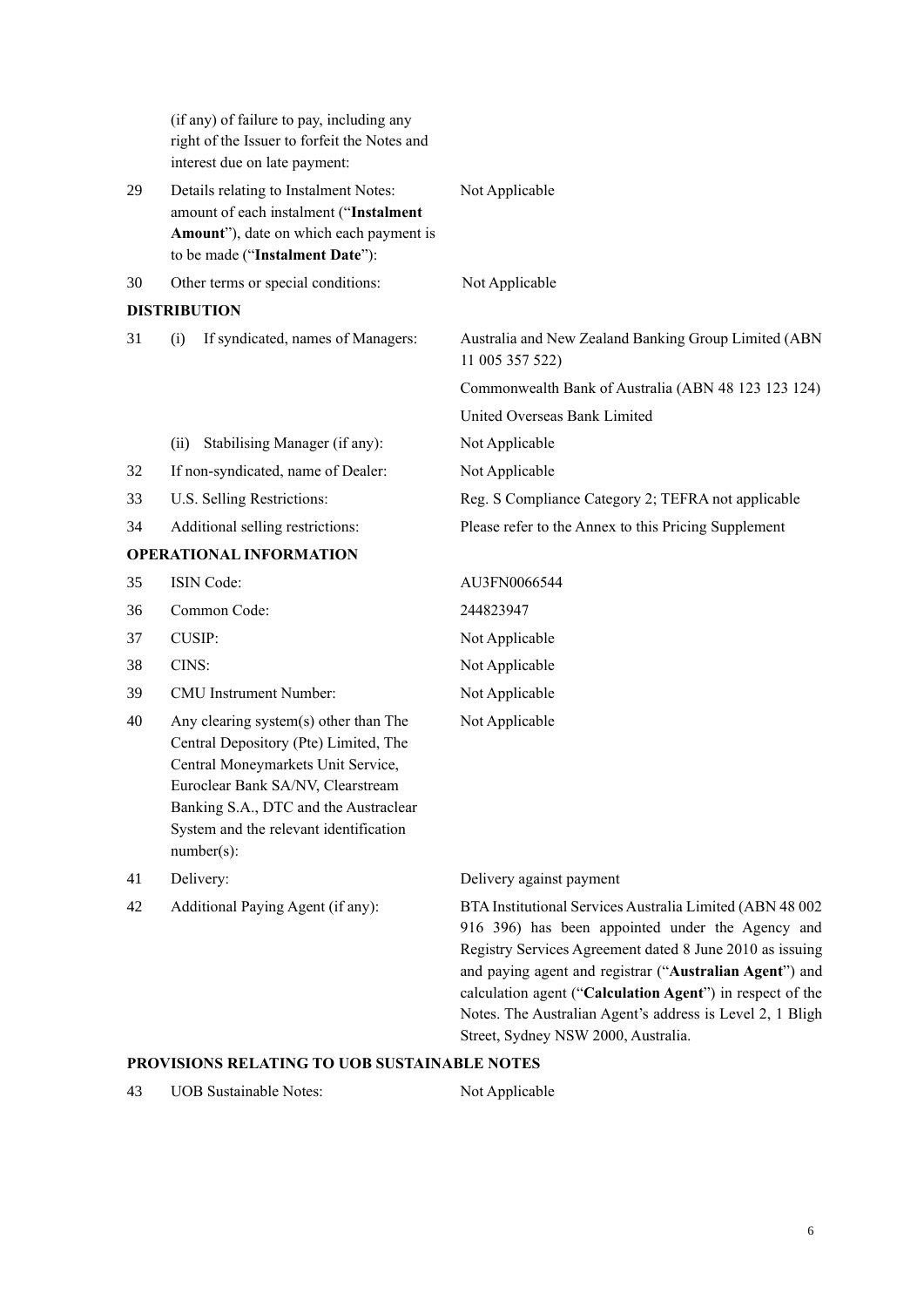## **GENERAL**

| 44 | Prohibition of Sales to EEA Retail<br>Investors: | Applicable                                                                                                                                                                                                                                                                                                                                                                                                                                                                                                                                                                                                                                                                                                                      |
|----|--------------------------------------------------|---------------------------------------------------------------------------------------------------------------------------------------------------------------------------------------------------------------------------------------------------------------------------------------------------------------------------------------------------------------------------------------------------------------------------------------------------------------------------------------------------------------------------------------------------------------------------------------------------------------------------------------------------------------------------------------------------------------------------------|
| 45 | Prohibition of Sales to UK Retail Investors:     | Applicable                                                                                                                                                                                                                                                                                                                                                                                                                                                                                                                                                                                                                                                                                                                      |
| 46 | Ratings:                                         | $AA - (S\&P)$                                                                                                                                                                                                                                                                                                                                                                                                                                                                                                                                                                                                                                                                                                                   |
|    |                                                  | Aal (Moody's)                                                                                                                                                                                                                                                                                                                                                                                                                                                                                                                                                                                                                                                                                                                   |
|    |                                                  | AA- (Fitch)                                                                                                                                                                                                                                                                                                                                                                                                                                                                                                                                                                                                                                                                                                                     |
|    |                                                  | A credit rating is not a recommendation to buy, sell or hold<br>securities, and may be subject to revision or withdrawal at<br>any time by the assigned rating organization. Each rating<br>should be evaluated independently of any other rating.                                                                                                                                                                                                                                                                                                                                                                                                                                                                              |
|    |                                                  | Credit ratings are for distribution only to a person (a) who<br>is not a "retail client" within the meaning of section 761G<br>of the Corporations Act and is also a sophisticated<br>investor, professional investor or other investor in respect<br>of whom disclosure is not required under Part 6D.2 or 7.9<br>of the Corporations Act, and (b) who is otherwise<br>permitted to receive credit ratings in accordance with<br>applicable law in any jurisdiction in which the person may<br>be located. Anyone who is not such a person is not entitled<br>to receive this Pricing Supplement and anyone who<br>receives this Pricing Supplement must not distribute it to<br>any person who is not entitled to receive it. |
| 47 | Governing Law:                                   | Laws of New South Wales, Australia                                                                                                                                                                                                                                                                                                                                                                                                                                                                                                                                                                                                                                                                                              |
| 48 | Applicable governing document:                   | Note (AMTN) Deed Poll dated 8 June 2010                                                                                                                                                                                                                                                                                                                                                                                                                                                                                                                                                                                                                                                                                         |
| 49 | Additional information:                          | Not Applicable                                                                                                                                                                                                                                                                                                                                                                                                                                                                                                                                                                                                                                                                                                                  |

## **PURPOSE OF PRICING SUPPLEMENT**

This Pricing Supplement comprises the final terms required for issue and admission to trading on the Singapore Exchange Securities Trading Limited of the Notes described herein pursuant to the U.S.\$15,000,000,000 Global Medium Term Note Programme of United Overseas Bank Limited.

## **INVESTMENT CONSIDERATIONS**

There are significant risks associated with the Notes. Prospective investors should have regard to the factors described under the section headed "Investment Considerations" in the Offering Circular before purchasing any Notes. Before entering into any transaction, prospective investors should ensure that they fully understand the potential risks and rewards of that transaction and independently determine that the transaction is appropriate given their objectives, experience, financial and operational resources and other relevant circumstances. Prospective investors should consider consulting with such advisers as they deem necessary to assist them in making these determinations.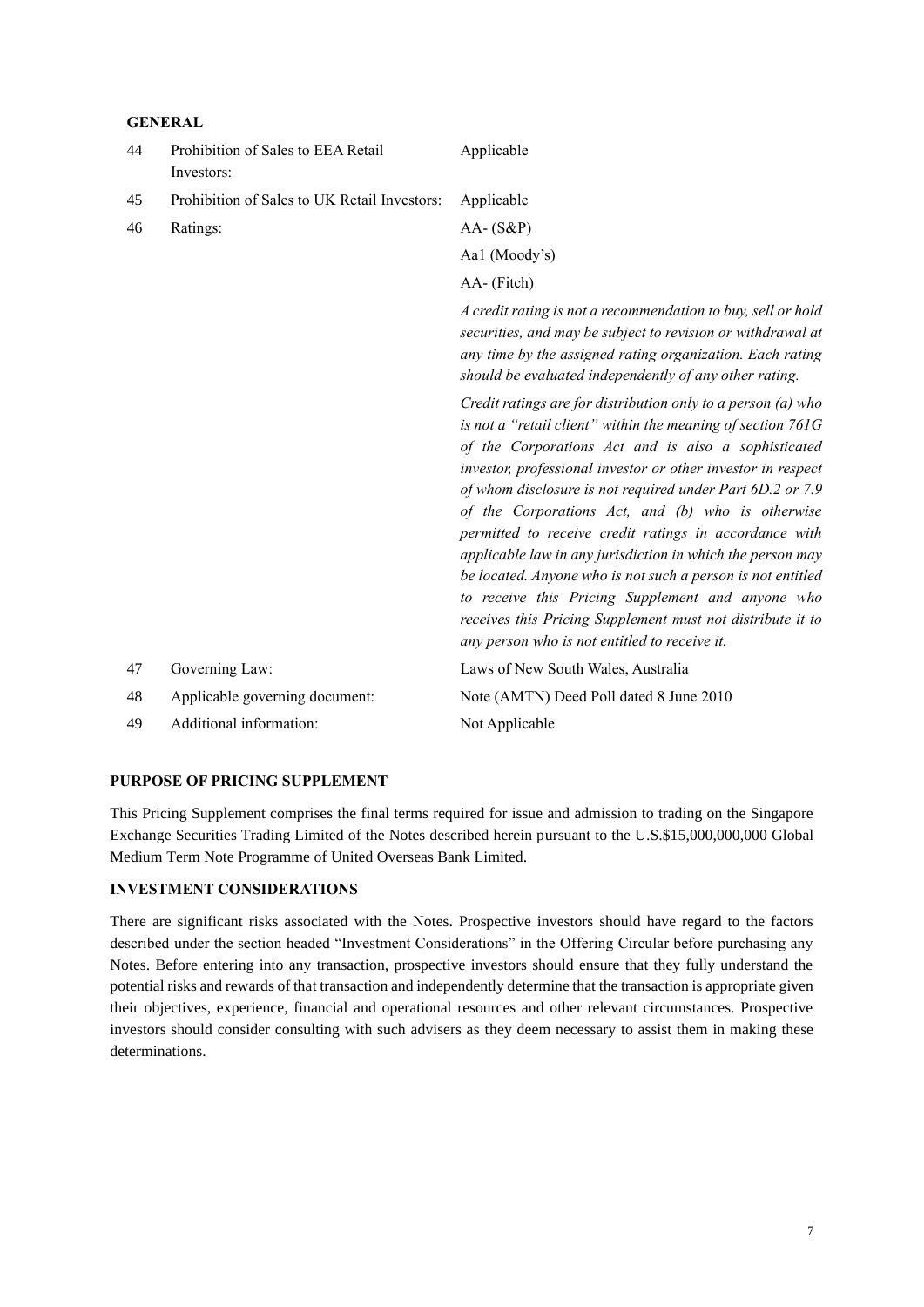# **RESPONSIBILITY**

The Issuer accepts responsibility for the information contained in this Pricing Supplement.

Signed on behalf of United Overseas Bank Limited, Sydney Branch:

فستست  $2\alpha$ By:

Duly authorised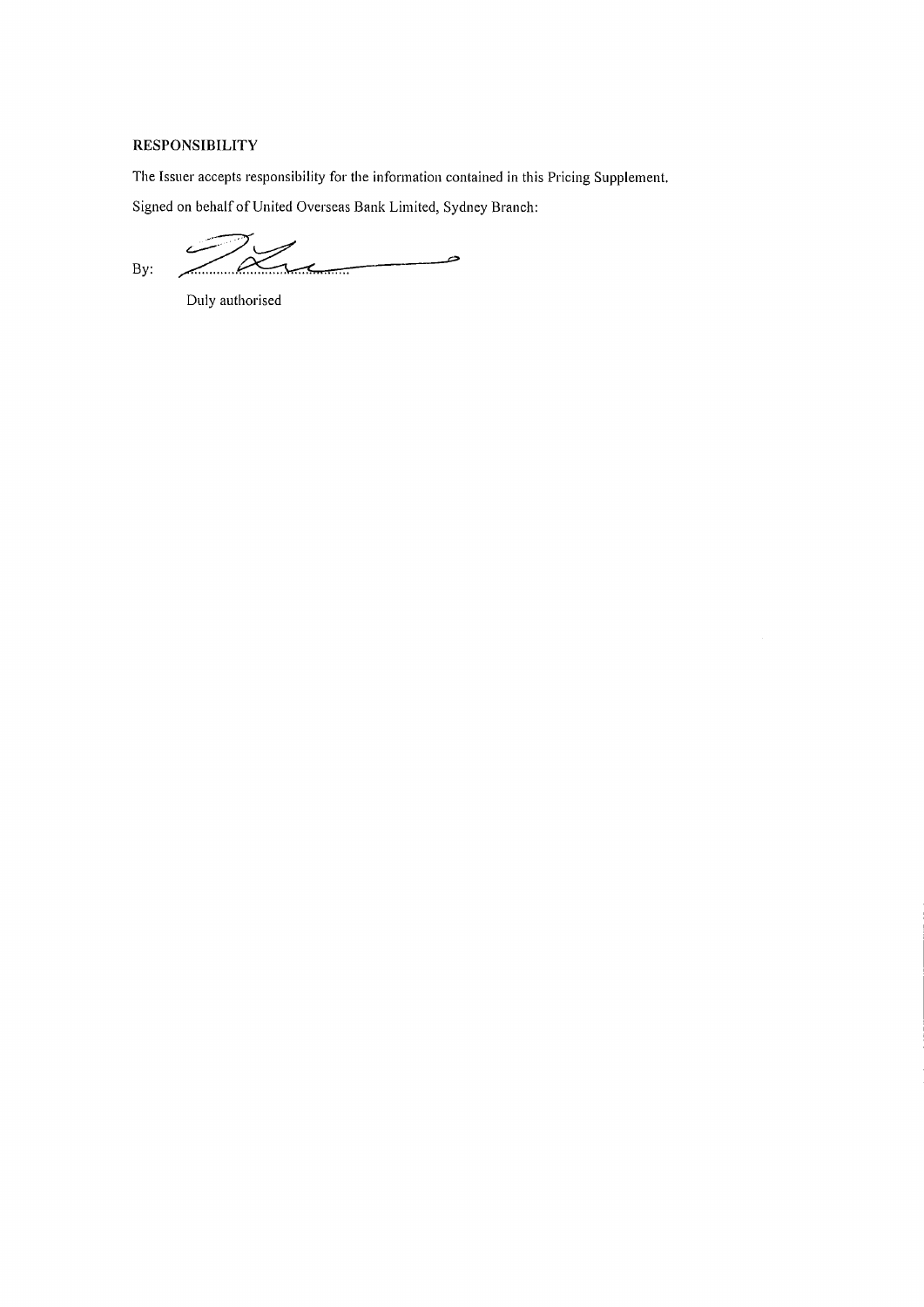#### **Annex**

1. The section titled "Description of the Businesses of the Group" on page 251 of the Offering Circular dated 6 April 2021 (the "**Offering Circular**") shall be amended by inserting the following after the sub-section titled "Overview":

#### "**Recent Developments**

### *Proposed Transaction*

On 14 January 2022, UOB announced that certain of its subsidiaries have entered into agreements for the transfer of Citigroup's (the "**Target**") consumer banking businesses comprising its unsecured and secured lending portfolios, wealth management and retail deposit businesses (the "**Target's Consumer Business**") in Indonesia, Malaysia, Thailand and Vietnam (the "**Proposed Transaction**"). The Target's Consumer Business had an aggregate net asset value of approximately S\$4.0 billion and a customer base of approximately 2.4 million as at 30 June 2021, and generated income of approximately S\$0.5 billion for the half-year ended 30 June 2021.

The Proposed Transaction seeks to advance UOB as a leading regional bank and further strengthening and deepening its ASEAN franchise. With its increased commitment to Southeast Asia, UOB aims to continue riding on the region's long-term growth potential and the Proposed Transaction affords UOB a strategic fit that augments existing product streams with superior returns from high quality and resilient portfolio and with a complementary base of customers, people and capabilities. In addition, the Proposed Transaction reinforces UOB's retail strategy of tapping the rising affluence in Southeast Asia, acquiring and serving customers through its digital banking platform, "TMRW", and meeting their financial needs through its omnichannel approach and the Proposed Transaction is expected to double UOB's existing retail customer base in the markets of Indonesia, Malaysia, Thailand and Vietnam, and thereby accelerating is customer base target ahead of time.

The total cash consideration for the Proposed Transaction will be calculated based on an aggregate premium equivalent to approximately S\$915 million plus the net asset value of the Target's Consumer Business as at completion. The Proposed Transaction is expected to be financed through excess capital and while this is expected to reduce UOB's CET1 ratio, any effect to the CET1 ratio is not expected to be material and will be well within regulatory requirements. As part of the Proposed Transaction, UOB intends to bring onboard the employees in the Target's Consumer Business.

Completion of the Proposed Transaction in each of Indonesia, Malaysia, Thailand and Vietnam will be conditional on obtaining regulatory approvals from the MAS, Bank Negara Malaysia/Vesting Order, Bank of Thailand, State Bank of Vietnam and Indonesia's Financial Service Authority (Otoritas Jasa Keuangan) as well as any further local approvals required for the transfer and/or migration of the Target's Consumer Business. It is estimated that completion of the Proposed Transaction will take place between mid-2022 and early 2024, subject to the progress and outcome of the relevant regulatory approval process."

2. The section titled "Investment Considerations" on page 12 of the Offering Circular shall be amended by inserting the following after the risk factor titled "The Group may face significant challenges in achieving the goals of its business strategy." on page 14 of the Offering Circular:

"*The Group is exposed to risks relating to growth and expansion, as well as risks in connection with past, ongoing and future acquisitions, joint ventures and strategic partnerships*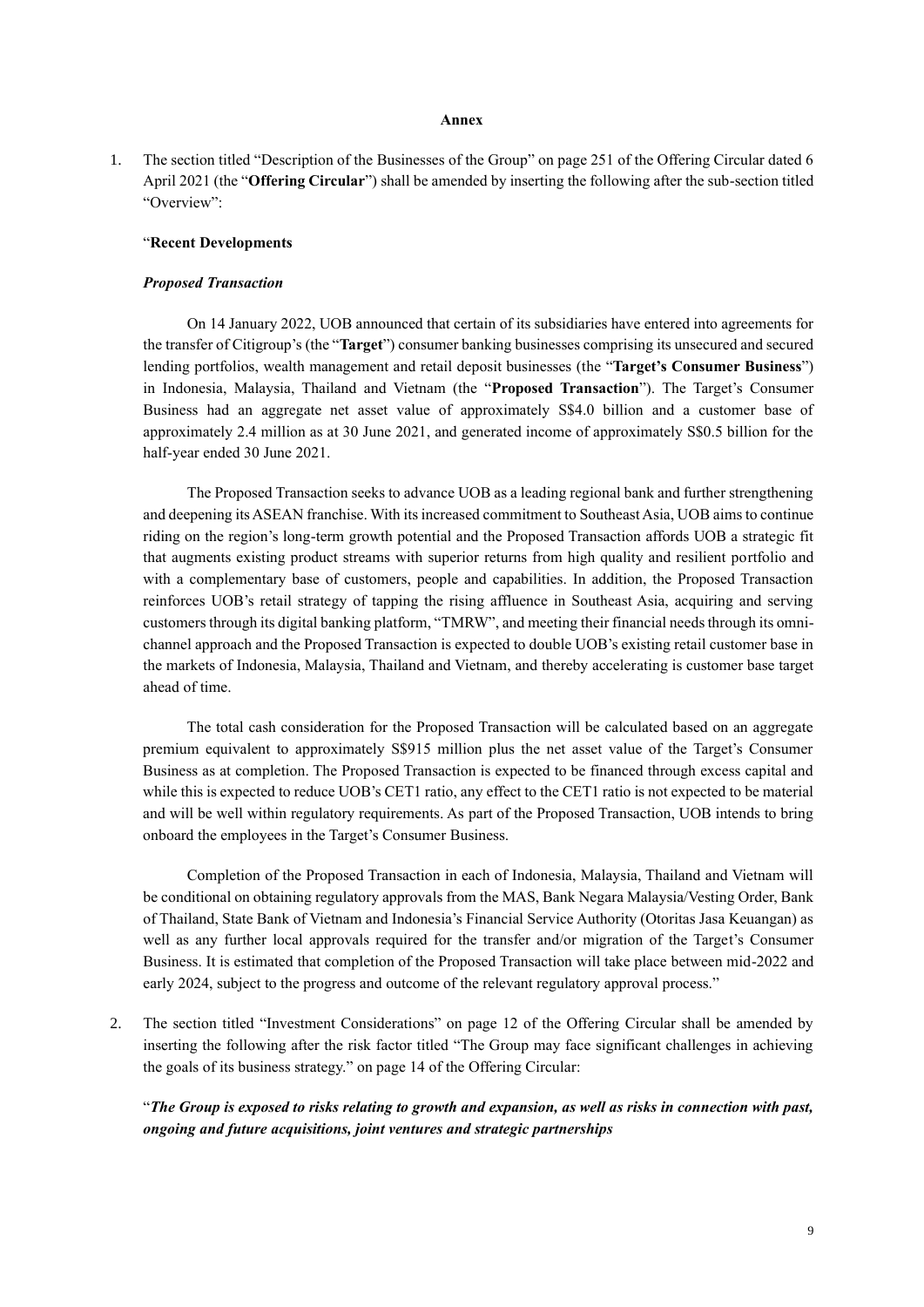The Group's future operating results may depend on, among other things, the Group's management's ability to manage its growth. Historically, the Group had acquired assets and businesses in order to expand its operations. Recently, the Group announced its plans in respect of the Proposed Transaction. Acquisitions, joint ventures, strategic partnerships, and reorganisations entail risks resulting from completion, the integration of employees, processes, technologies, and products. Such transactions may give rise to substantial administrative and other expenses, and may also be subject to regulatory oversight, governmental or other approvals. See also "*– The Group may not successfully complete the Proposed Transaction.*" and "*– The Group may not realise the expected benefits of the Proposed Transaction and the future prospects will depend on the ability to integrate the Target and manage other challenges.*"

As part of its business strategy, the Group may, when a viable opportunity arises, continue to acquire assets or businesses, or enter into joint ventures or strategic partnerships. There is no certainty however that the Group will be able to identify suitable assets or businesses and to acquire them or enter into joint ventures or strategic partnerships on favourable terms. There is also a risk that not all material risks in connection with any such acquisition, or the establishment of a joint venture, or strategic partnership will be identified in the due diligence process and will or could not be sufficiently taken into account in the decision to acquire an asset or business and in the sale and purchase agreement, or the decision to enter into a joint venture and the joint venture agreement. These risks could materialise only after such acquisition has been completed or a joint venture or strategic partnership has been entered into and may not be covered by the warranties and indemnities in the sale and purchase agreement or the joint venture agreement and/or by insurance policies. This may result in delays, increases in costs and expenses, disputes and/or proceedings, or other adverse consequences for the Group. Any of these factors could have a material adverse effect on the Group's businesses, financial position and results of operations.

### *The Group may not successfully complete the Proposed Transaction.*

To effect the Proposed Transaction, certain members of the Group entered into a series of agreements. The completion of the Proposed Transaction as contemplated under the aforementioned agreement, remain subject to various conditions precedent, including amongst others, obtaining relevant regulatory approvals from the MAS, Bank Negara Malaysia/Vesting Order, Bank of Thailand, State Bank of Vietnam and Indonesia's Financial Services Authority (Otoritas Jasa Keuangan) as well as any further local approvals required for the transfer and/or migration of the Target's Consumer Business. The Group cannot provide assurances that it will be able to successfully complete the Proposed Transaction on the terms or within the timeline expected, or at all. The Group's failure to complete the Proposed Transaction on terms and within a time frame acceptable to it may have an adverse effect on its business, financial condition, results of operations and prospects.

# *The Group may not realise the expected benefits of the Proposed Transaction and the future prospects will depend on the Group's ability to integrate the Target and manage other challenges.*

The success of the Proposed Transaction and the Group's future prospects will depend, in part, on the Group's ability to integrate the Target's business and operations with the Group's existing businesses. The integration process may be complex, costly and time consuming. The difficulties of integrating the business include, amongst others:

- (a) failure to implement the Group's business plan for the combined business;
- (b) unanticipated issues in integrating the Group's logistics, information, accounting, communications and other systems;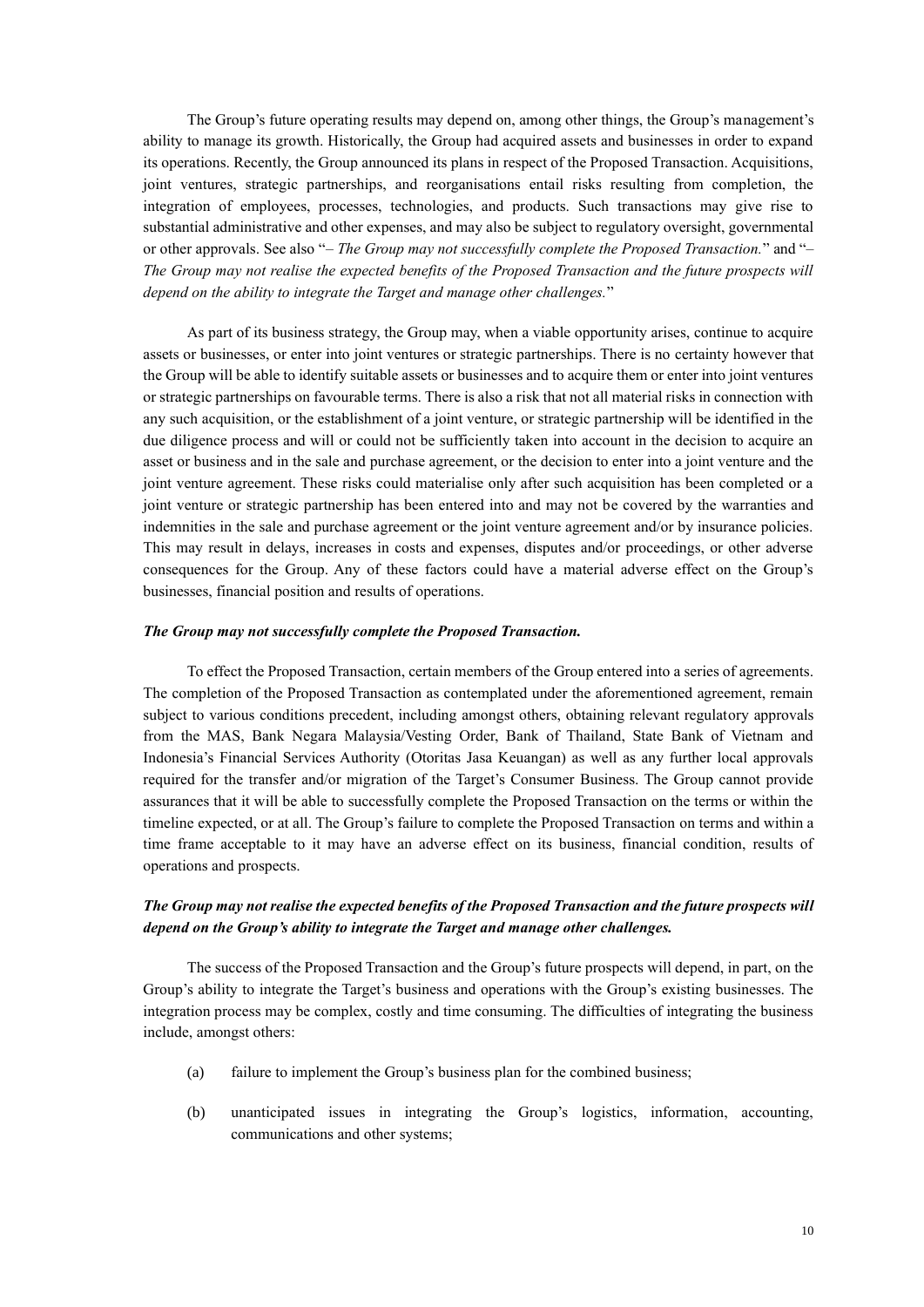- (c) inconsistencies in standards, controls, procedures and policies between the Target and the Group's business;
- (d) unanticipated changes in applicable laws and regulations;
- (e) failure to integrate, motivate and retain as well as ability to attract or recruit, on a timely basis, key employees;
- (f) failure to transfer all of the customers in the Target's Consumer Business and to enter into agreements with the service providers and counter parties currently engaged in relation to the Target's Consumer Business;
- (g) operating risks inherent in the Target's business and in the Group's business; and
- (h) unanticipated issues, expenses and liabilities.

The Group may not be able to maintain the levels of revenue, earnings or operating efficiency that the Group's business and the Target, respectively, have achieved or might achieve separately. In addition, the Group may not accomplish the integration of the Group's business smoothly, successfully or within the anticipated costs or timeframe or achieve the projected revenue and costs synergies related to the Proposed Transaction. If the Group experiences difficulties with the integration process, the anticipated benefits of the Proposed Transaction may not be realised fully, or at all, or may take longer to realise than expected. While the Proposed Transaction is expected to further strengthen and deepen the Group's ASEAN franchise and is expected to be accretive in the immediate term to the Group's earnings per share and return on equity, there can be no assurance that the anticipated benefits of the Proposed Transaction will be realised."

3. The Singapore selling restrictions on pages 329 and 330 of the Offering Circular shall be amended by deleting in its entirety and substituting therefor the following:

## *"Singapore*

Each Dealer has acknowledged, and each further Dealer appointed under the Programme will be required to acknowledge, that this Offering Circular has not been, and will not be, registered as a prospectus with the MAS. Accordingly, each Dealer has represented, warranted and agreed, and each further Dealer appointed under the Programme will be required to represent, warrant and agree, that it has not offered or sold any Notes or caused such Notes to be made the subject of an invitation for subscription or purchase and will not offer or sell such Notes or cause such Notes to be made the subject of an invitation for subscription or purchase, and has not circulated or distributed, nor will it circulate or distribute, this Offering Circular and any other document or material in connection with the offer or sale, or invitation for subscription or purchase, of such Notes, whether directly or indirectly, to any person in Singapore other than (i) to an institutional investor (as defined in Section 4A of the SFA) pursuant to Section 274 of the SFA, (ii) to a relevant person (as defined in Section 275(2) of the SFA) pursuant to Section 275(1) of the SFA, or any person pursuant to Section 275(1A) of the SFA, and in accordance with the conditions specified in Section 275 of the SFA and (where applicable) Regulation 3 of the Securities and Futures (Classes of Investors) Regulations 2018 of Singapore or (iii) otherwise pursuant to, and in accordance with the conditions of, any other applicable provision of the SFA.

Where the Notes are subscribed or purchased in reliance of an exemption under Section 274 or 275 of the SFA, the Notes must not be sold within the period of 6 months from the date of the initial acquisition of the Notes, except to any of the following persons:

(i) an institutional investor (as defined in Section 4A of the SFA);